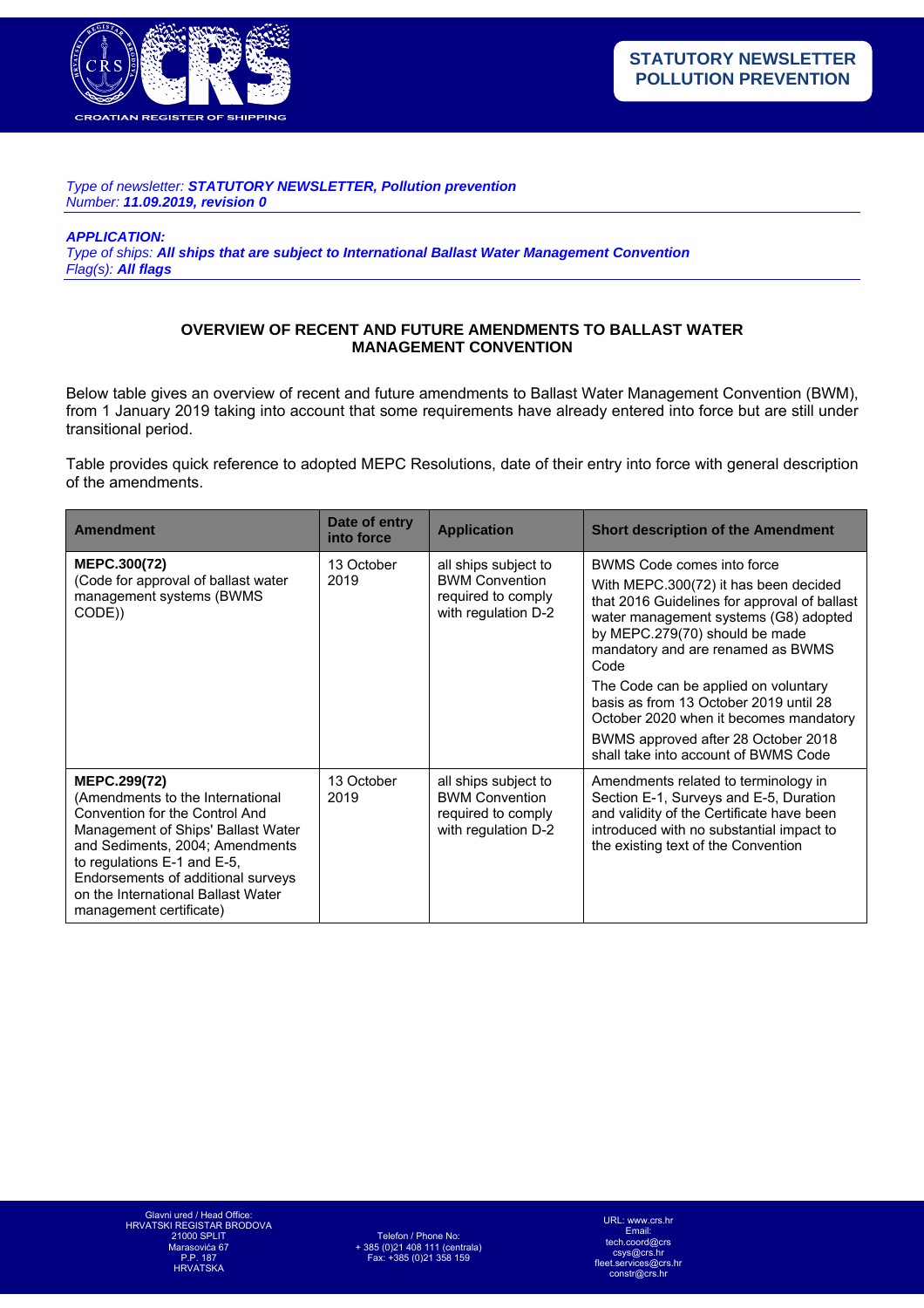

| <b>Amendment</b>                                                                                                                                                                                                                                                         | Date of entry<br>into force | <b>Application</b>                                                                         | <b>Short description of the Amendment</b>                                                                                                                                                                                                                                                                                                                                                                                                                                                                                                                                                                                                                                                                                                                                                                                                                                                                                                                                                                                                                                                                                                                                                                                                             |
|--------------------------------------------------------------------------------------------------------------------------------------------------------------------------------------------------------------------------------------------------------------------------|-----------------------------|--------------------------------------------------------------------------------------------|-------------------------------------------------------------------------------------------------------------------------------------------------------------------------------------------------------------------------------------------------------------------------------------------------------------------------------------------------------------------------------------------------------------------------------------------------------------------------------------------------------------------------------------------------------------------------------------------------------------------------------------------------------------------------------------------------------------------------------------------------------------------------------------------------------------------------------------------------------------------------------------------------------------------------------------------------------------------------------------------------------------------------------------------------------------------------------------------------------------------------------------------------------------------------------------------------------------------------------------------------------|
| MEPC.297(72)<br>(Amendments to the International<br>Convention for the Control And<br>Management of Ships' Ballast Water<br>and Sediments, 2004; Amendments<br>to regulation B-3 (Implementation<br>schedule of ballast water<br>management for ships))                  | 13 October<br>2019          | all ships subject to<br><b>BWM Convention</b><br>required to comply<br>with regulation D-2 | MEPC.297(72) adopts amendments to<br>regulation B-3 of the BWM Convention<br>regarding implementation schedule of<br>ballast water management for ships<br>requiring that BWTS should be installed on<br>existing ships either:<br>not later than the first IOPP renewal<br>survey on or after 8 September<br>2017, providing that this survey is<br>conducted on or after 8 September<br>2019, or that this survey has been<br>conducted on or after 8 September<br>2014 but before 8 September 2017,<br>or<br>not later than the second IOPP<br>$\blacksquare$<br>renewal survey on or after 8<br>September 2017, providing that the<br>first IOPP renewal survey on or after<br>8 September 2017 takes place<br>before 8 September 2019 and that<br>the ship has not undertaken IOPP<br>renewal survey on or after 8<br>September 2014 but prior to 8<br>September 2017<br>New ships, with keel laid on or after 8<br>September 2017, installation of BWTS is<br>required to be on delivery<br>For oil tankers of GT less than 150 and for<br>other ships of GT less than 400 and/or<br>ships not having IOPP certificate,<br>installation of BWTS is to be determined<br>by the Flag State Administration, but not<br>later than 8 September 2024 |
| MEPC.296(72)<br>(Amendments to the International<br>Convention for the Control and<br>Management of Ships' Ballast Water<br>and Sediments 2004; Amendments to<br>regulations A-1 and D-3 (Code for<br>Approval of Ballast Water<br>Management Systems (BWMS<br>$Code$ )) | 13 October<br>2019          | all ships subject to<br><b>BWM Convention</b><br>required to comply<br>with regulation D-2 | BWM Convention amended with reference<br>to BWMS Code<br>Regulation D-3 - Approval requirements<br>for ballast water management systems<br>Paragraph 1 has been amended requiring<br>that ballast water management systems<br>used to comply with this Convention shall<br>be approved by the Administration as<br>follows:<br>.1<br>ballast water management systems<br>installed on or after 28 October 2020<br>shall be approved in accordance with<br>the BWMS Code, as may be<br>amended: and<br>.2 ballast water management systems<br>installed before 28 October 2020 shall<br>be approved taking into account the<br>guidelines MEPC.125(53),<br>MEPC.174(58) or MEPC.279(70), as<br>appropriate) developed by the<br>Organization or the BWMS Code, as<br>may be amended                                                                                                                                                                                                                                                                                                                                                                                                                                                                    |

URL: www.crs.hr Email: tech.coord@crs csys@crs.hr fleet.services@crs.hr constr@crs.hr